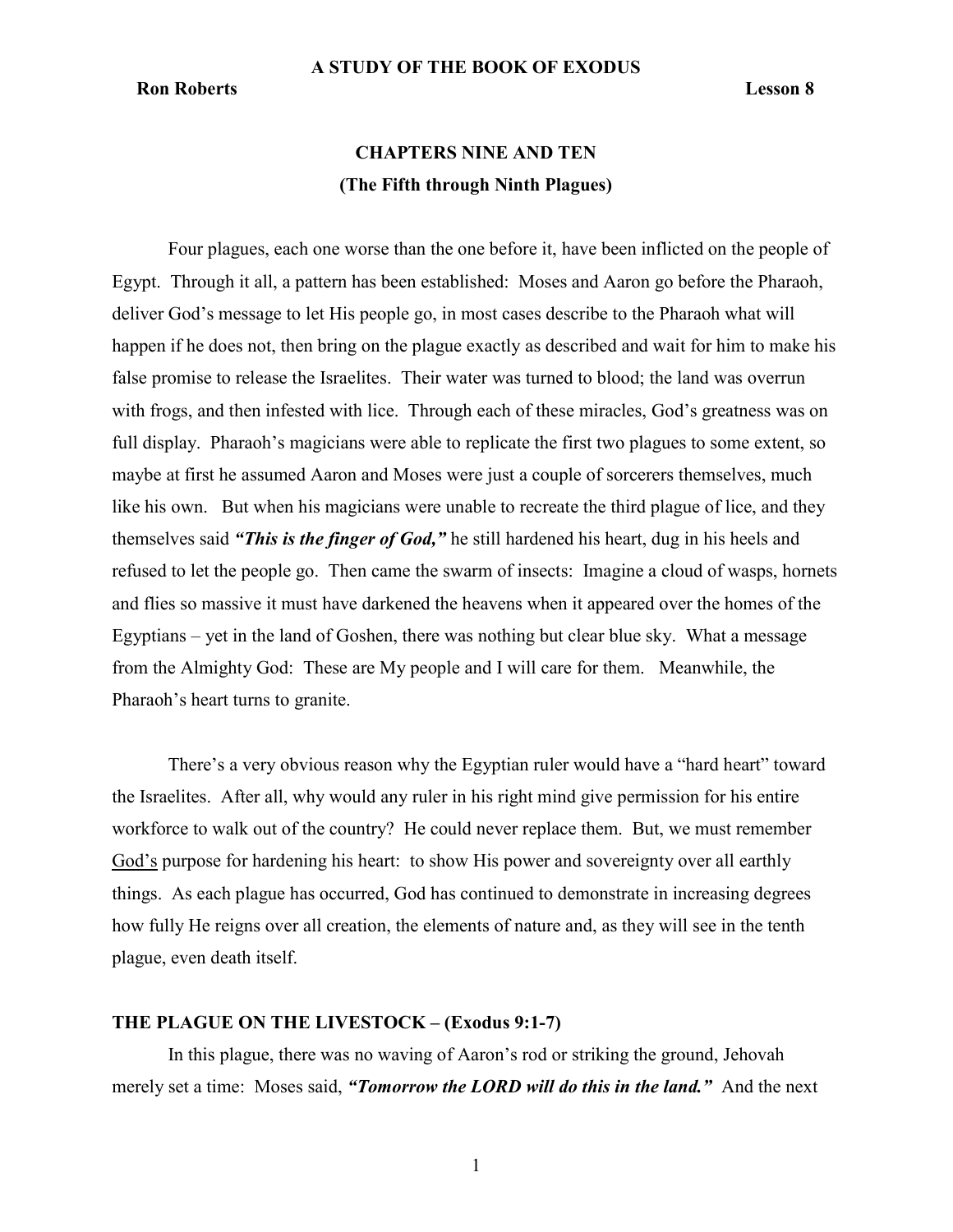# **Ron Roberts** Lesson 8

day, all the livestock of the Egyptians that had been left in the field were dead, but not one animal belonging to the Israelites died. I'm sure Pharaoh "couldn't believe his ears" when reports came to him that all the Israelites' animals were alive and well. Notice that he even sent investigators into Goshen to verify that it was so.

### THE PLAGUE OF BOILS  $-$  (Exodus 9:8 – 12)

If you read back over the description of the third plague, you may notice that the scripture does not record Moses and Aaron warning the Pharaoh before Aaron "struck the dust and it **became lice.**" The same is true of this, the sixth plague – no forewarning. The Lord tells Moses and Aaron to "take for yourselves handfuls of ashes from a furnace, and let Moses scatter it toward the heavens in the sight of Pharaoh..." They did as they were told and stood before the Pharaoh where Moses, apparently without preamble, tossed the ashes into the air and immediately festering boils broke out on people and animals. Interestingly, the magicians – absent during the fourth and fifth plagues – are back again for this sixth one, but they "could not stand before Moses because of the boils, for the boils were on the magicians and on all the Egyptians." This, of course, must have included the Pharaoh himself, since he too was Egyptian, even though some commentators take the position that he was not afflicted by the plagues along with his subjects.

There is some disagreement concerning the Pharaoh's personal involvement in the plagues. Some believe that after the water turned to blood and the frogs, he was an observer of the suffering of his people, not a participant in it – and his refusal to listen to Moses showed just how little compassion he had for his subjects. We don't know if that is true or not, but the text of the 4th plague does say, "I will send swarms of flies on you and your servants, on your people and into your houses." So, with language like that, and the wording of this plague telling us the boils were "on all the Egyptians," we are led to believe he was at least affected by these two as well.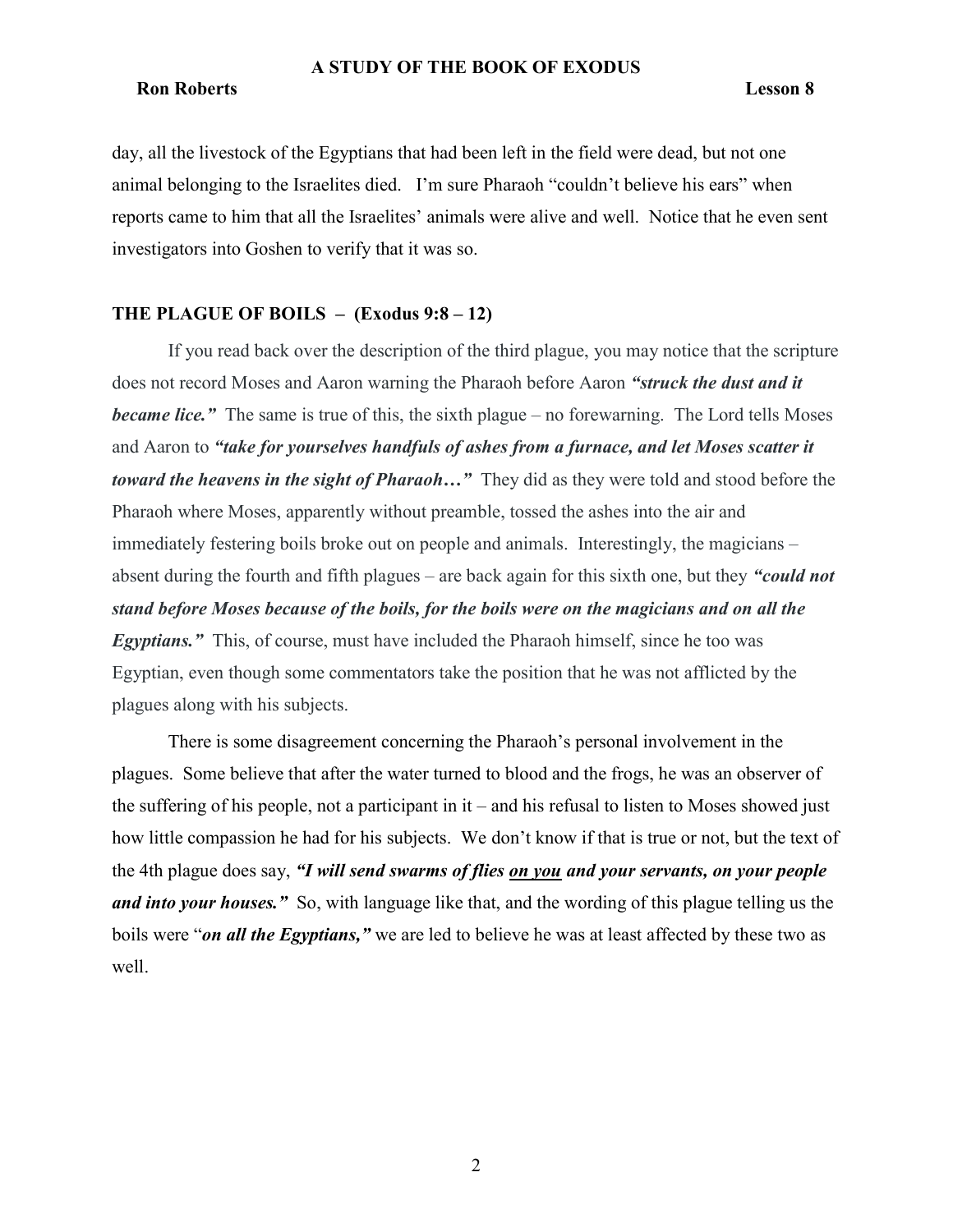### THE PLAGUE OF HAIL (Exodus 9:13 – 35)

Here in this seventh plague, things seem to intensify. It begins very much like the others, with the Lord saying to Moses, "Get up early in the morning, confront Pharaoh..." But notice the new message Moses is told to deliver: "for at this time I will send all My plagues to your very heart, and on your servants and on your people, that you may know that there is none like Me in all the earth. " Sounds personal, doesn't it? That could be because, "As yet you exalt *yourself against My people in that you will not let them go.*" In other words... you can expect "the full force" of My plagues – a new level of devastation. It is time you learned to respect Me and realize that it is I, not you, who is actually in control. As Moses tells the Pharaoh, God could have already waved his Mighty hand and wiped the Egyptian people from the face of the earth, but He didn't. "But indeed for this purpose I have raised you up, that I may show My power in you, and that My name may be declared in all the earth."

Then comes the warning: "Behold, tomorrow about this time I will cause very heavy hail to rain down, such as has not been in Egypt since its founding until now. Therefore send now and gather your livestock and all that you have in the field, for the hail shall come down on every man and every animal which is found in the field and is not brought home; and they shall die." Isn't it interesting that the people are given an opportunity to save their servants and livestock before the hail begins.

 Let's take a moment to discuss a supposed discrepancy that skeptics want to call out at this point in the narrative. Back in Exodus 9:6, when the sickness came over the livestock, it is stated "...and all the livestock of Egypt died; but of the livestock of the children of Israel, not one died." If all of the livestock in that country died from the disease in the 5th plague, how is it we read in verse 19 of people being told to gather their livestock to save them from the hail? Didn't they all already die?

The problem stems from not carefully reading the earlier text. Verse 3 says, "behold, the hand of the Lord will be on your cattle in the field, on the horses, on the donkeys, on the camels, on the oxen, and on the sheep—a very severe pestilence." The Hebrew word translated "field" in this text is "sadeh" meaning "country, field, land." So, the livestock that was "put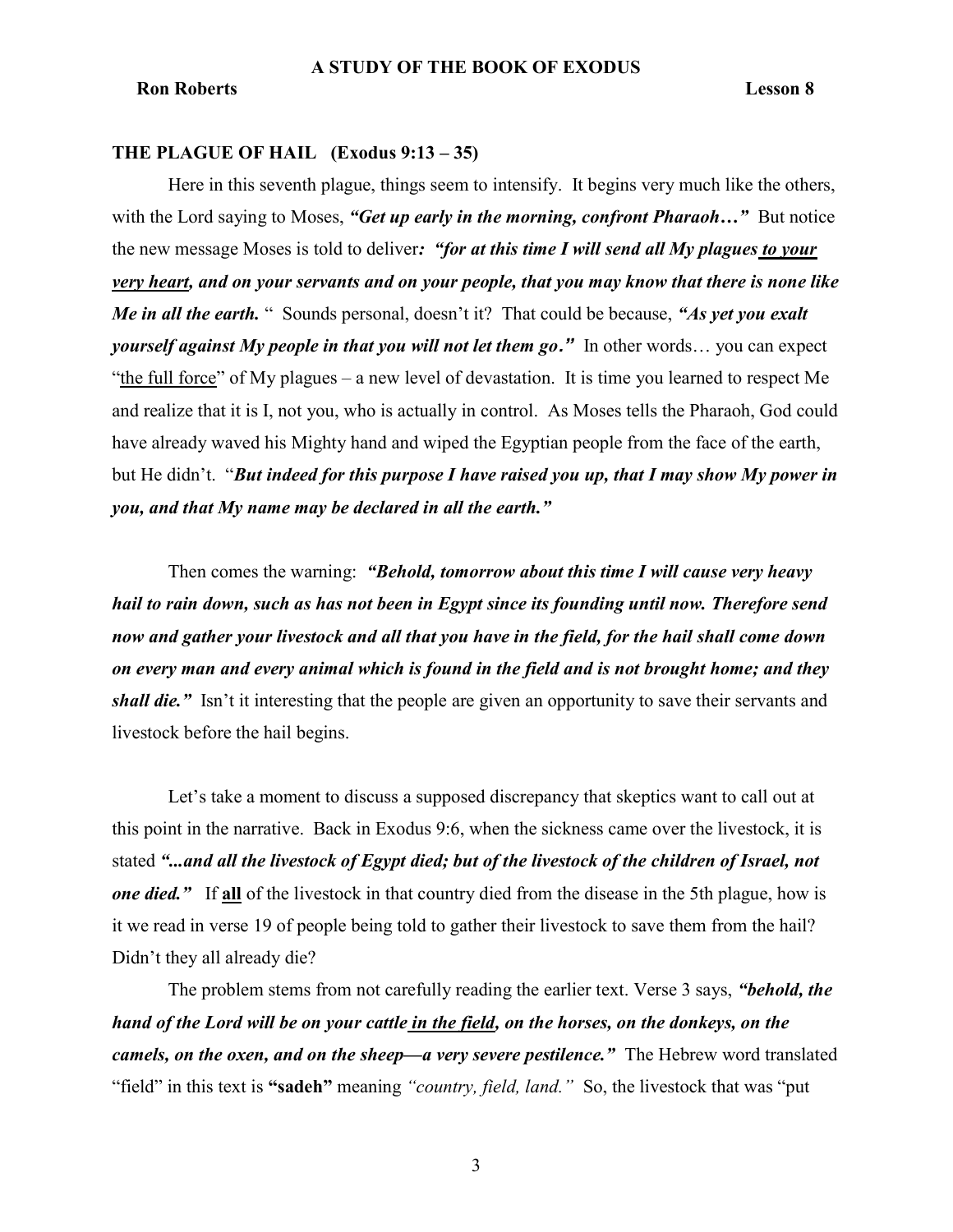# Ron Roberts Lesson 8

up" – in sheltered pens, barns, stables, etc. – were not affected by the disease (called "murrain" in some translations).

Now back to the text. After the people are warned to protect their property, a very interesting thing happens in verse 20: "He who feared the word of the Lord among the servants of Pharaoh made his servants and his livestock flee to the houses."

Apparently some of Pharaoh's officials were quite a bit smarter – and less prideful – than their sovereign king! These men had evidently seen enough in the first six plagues to convince them that the Israelites' God was "the real deal." He was a powerful adversary, and He always did exactly what He said He would. So, if He said there was going to be hail… let's run for cover!

We understand how devastating hail can be. Here in western Arkansas we have seen hail the size of baseballs – breaking out windows and windshields and damaging roofs. But nothing compares to the devastation of this hailstorm. Remember that God said it was "*a severe* hailstorm such as has not happened in Egypt from the day it was founded until now!" It killed animals and people. It beat down every plant growing in the fields, and stripped every tree. Every square inch of Egypt was devastated – except the land of Goshen, where the Israelites continued to reside in safety.

I think we can say with certainty that the Pharaoh himself was impacted by this miracle, because the Ahmose who summoned Moses this time was rather humble. "This time I have sinned. The LORD is in the right, and I and my people are in the wrong. Pray to the LORD, for we have had enough thunder and hail. I will let you go; you don't have to stay any longer." I find Moses' response very interesting: "When I have gone out of the city, I will spread out my hands in prayer to the Lord. The thunder will stop and there will be no more hail, so you may know that the earth is the Lord's – But I know that you and your officials still do not fear the LORD God." All those other times the Pharaoh promised to let the people go, did Moses believe him? I can't say for certain, but it is obvious that Moses does know the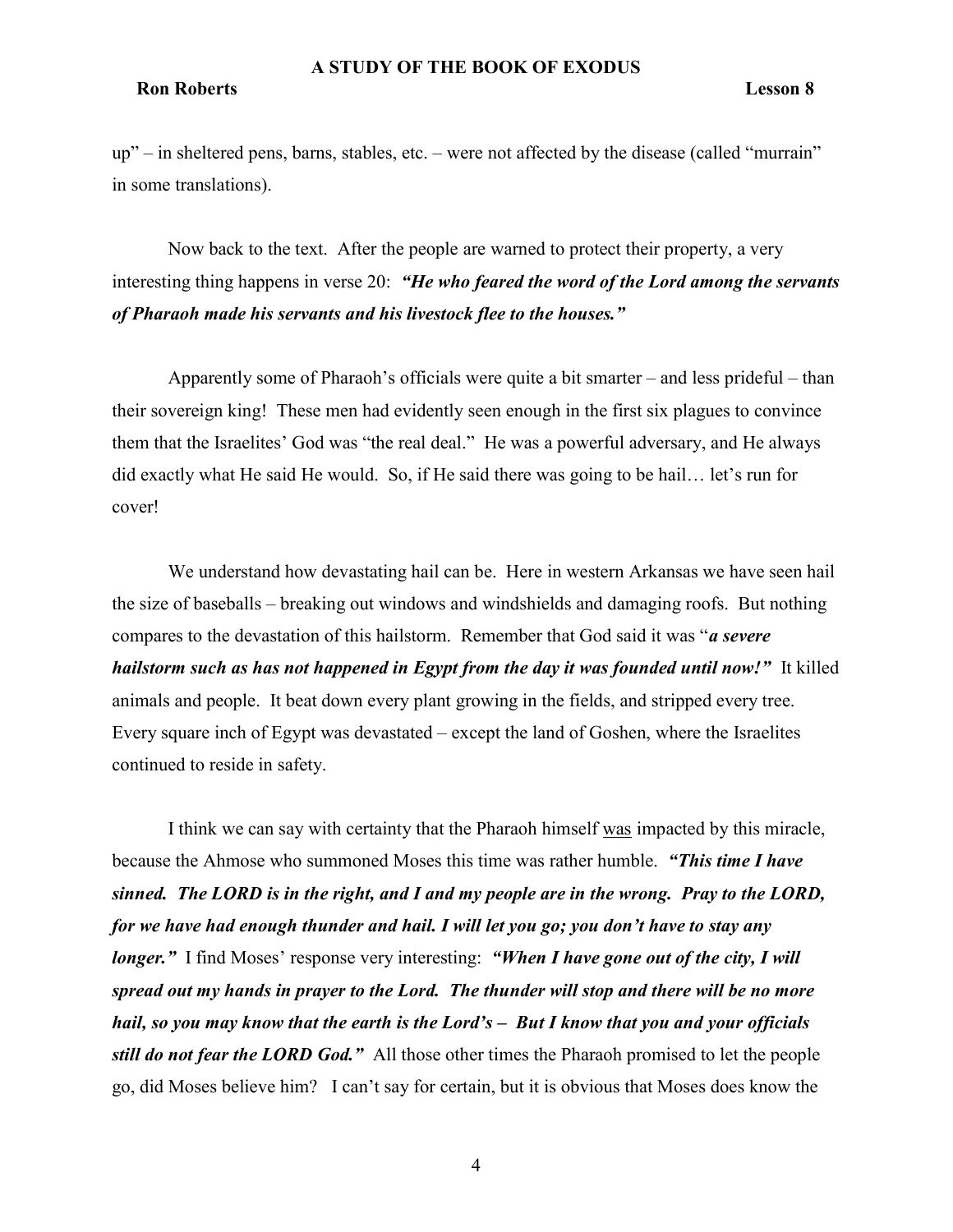#### Ron Roberts Lesson 8

heart of the Pharaoh now! He will entreat the Lord to make the hail stop...but is under no illusion that this will be the end of the ordeal of the plagues.

There are a few points to be made here before we move on:

First of all, what was the fundamental reason God wanted His people out of Egypt? He answers that question for us repeatedly when He says to the Pharaoh, "Let My people go that they may serve Me." Why couldn't they serve Him in Egypt? As we've already mentioned, they could not sacrifice to God because the animals they would use were revered by the Egyptians. Plus, they were practically being worked to death! The load placed on them did not provide time for worship. The Egyptians didn't care if their God was honored. On their own, without the rigors of slavery or the restrictions of animal sacrifice, they would be able to give God the time and the honor He deserved. We will see that shortly after leaving Egypt, the Law will be handed down to Moses, and the details of how they are expected to worship will be explained. In Egypt, the Israelites were surrounded by pagans, and their workload and lifestyle didn't give them the time, energy or resources to focus on their relationship with God. I imagine the "original 70" attempted to maintain their worship practices, but as time went by and the restrictions were heaped upon them, it became difficult if not impossible. This was the goal of the exodus: to get the people away from the evil influence and show them what was expected of them. In the wilderness they would have one job: serve God.

Getting away from evil influences. In the 21st century world, are there evil influences in our lives we need to run away from? Things that are keeping us from honoring God to our full potential, thereby preventing us from creating a meaningful relationship with Him? Maybe our job so consumes our time, our energy and our mind that we have little left for our Creator. Maybe the same could be said of our friendships or past times. Solomon, who had seen it all and done it all tells us in Ecclesiastes 12:13, "Let us hear the conclusion of the whole matter: Fear God and keep His commandments, For this is man's all."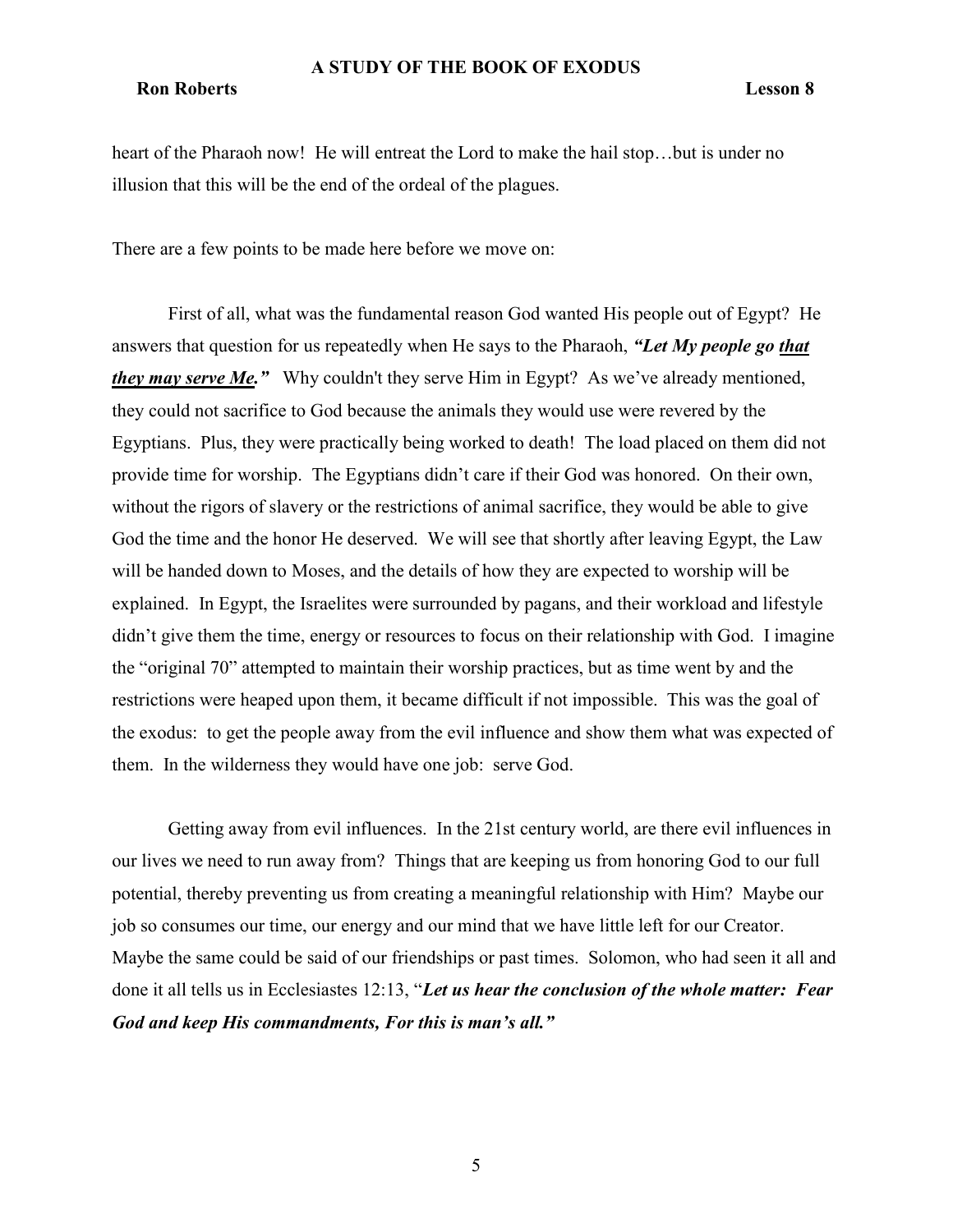#### Ron Roberts Lesson 8

Second, let's not overlook the evidence of God's mercy visible throughout these plagues. Make no mistake about it. God could have simply struck the Pharaoh down and wiped out all those standing in the way of His people's freedom. But He doesn't do that. And this shows us His grace, mercy and patience. Granted, Ahmose does not take advantage of it, but the opportunity is there. Think of all the times God forewarned him about what was going to happen. What about when he gave the people time to get their livestock undercover before the hail started. Our God is not merely a God of justice and holiness – He has compassion and mercy and love. Ten opportunities… God gave the Pharaoh 10 opportunities to let His people go.

The parallel to our own situation shouldn't be lost on us here. Pharaoh had 10 opportunities to do the right thing…how many have we been given over the years? We must remember that even though our God is long suffering, merciful and compassionate, time will run out. His patience will be spent and His justice will be meted out. If we have hardened our hearts…where will that leave us?

And what of Ahmose's confession of sin. He appears almost "broken" by the plague of hail and actually confesses. I take that to mean he recognized the superiority of God, and "owned up" to his disobedience. However, that's as far as it goes. He does nothing beyond admitting sin. If he had truly had a change of heart, he could have spoken with Moses about how to "get right" with God. But, after what he would no doubt later refer to as a "moment of weakness," he hardens his heart and refuses to comply with God's wishes. We might be inclined to read the story of this Pharaoh from our "armchair perspective" and say, "He had Moses standing right in front of him TELLING him what was going to happen! Why didn't he listen?" Or, "He saw miracle after miracle before his very eyes…why was he so stubborn?" Well, we have the Bible right in front of us in digital and paper form. If we never open it and seek out what God's will is for us, what good will it do us? Why don't we listen?

### THE PLAGUE OF LOCUSTS – (Exodus 10:1 – 20)

Pharaoh Ahmose got over his "moment of weakness" after the plague of hail, rescinded his agreement to release the Israelites, and so…here he is again, face to face with Moses and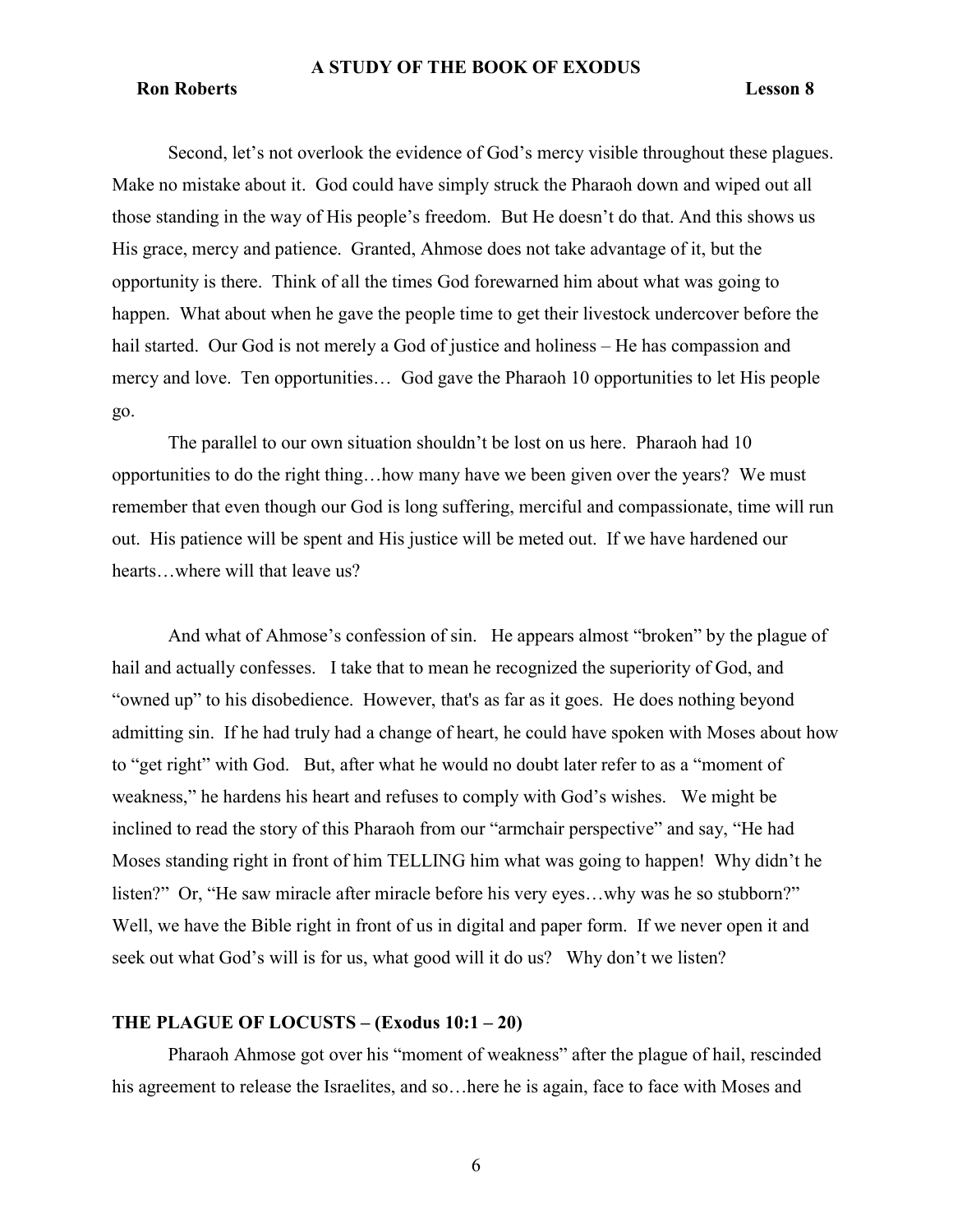# Ron Roberts Lesson 8

Aaron, his stubbornness and unbelief about to bring on the 8th plague. The Lord reiterates to Moses how He has hardened his heart, adding "and the hearts of his servants" so that He could perform these signs on Egypt. The International Standard Version of the bible renders verse 2 like this: God says, "...so you may tell your children and your grandchildren how I toyed with the Egyptians and about my miraculous signs that I performed among them, so all of you may know that I am the Lord." Of course, "toying with," used in its normal sense, is not what the Lord was doing – His purpose was far greater than that. The NKJV says: "and that you may tell in the hearing of your son and your son's son the mighty things I have done in Egypt, and My signs which I have done among them, that you may know that I am the Lord." Now we can add another reason for the plagues: So that the coming generations of the Israelites would know that Jehovah was the Lord! The story of these miracles would survive and continue to strike awe in the hearts of many future generations as they came to understand the limitless power of Jehovah.

Moses then repeats what he has been told to say: "This is what the LORD, the God of the Hebrews, says: 'How long will you refuse to humble yourself before me? Let my people go, so that they may worship me. If you refuse to let them go, I will bring locusts into your country tomorrow. They will cover the face of the ground so that it cannot be seen. They will devour what little you have left after the hail, including every tree that is growing in your fields. They will fill your houses and those of all your officials and all the Egyptians something neither your parents nor your ancestors have ever seen from the day they settled in this land till now." Notice what happens next: "And he turned and went out from Pharaoh." Moses just leaves! He walks out, not even waiting for a response. The time for listening to false promises had passed.

But it seems that Pharaoh's own officials are growing impatient with their king. Once the door closes behind Moses, they say: "How long will this man be a snare to us? Let the people go, so that they may worship the LORD their God. Do you not yet realize that Egypt is ruined?" This is new information. Once, quite a while ago, the magicians ventured to say "This is the finger of God," but Pharaoh's officials had remained stoic; in fact we were told earlier their hearts had been hardened, too. But now…their crops are gone, their livestock has been wiped out; they are no doubt weary of the stress and pain of dealing with frogs, lice, boils and insects.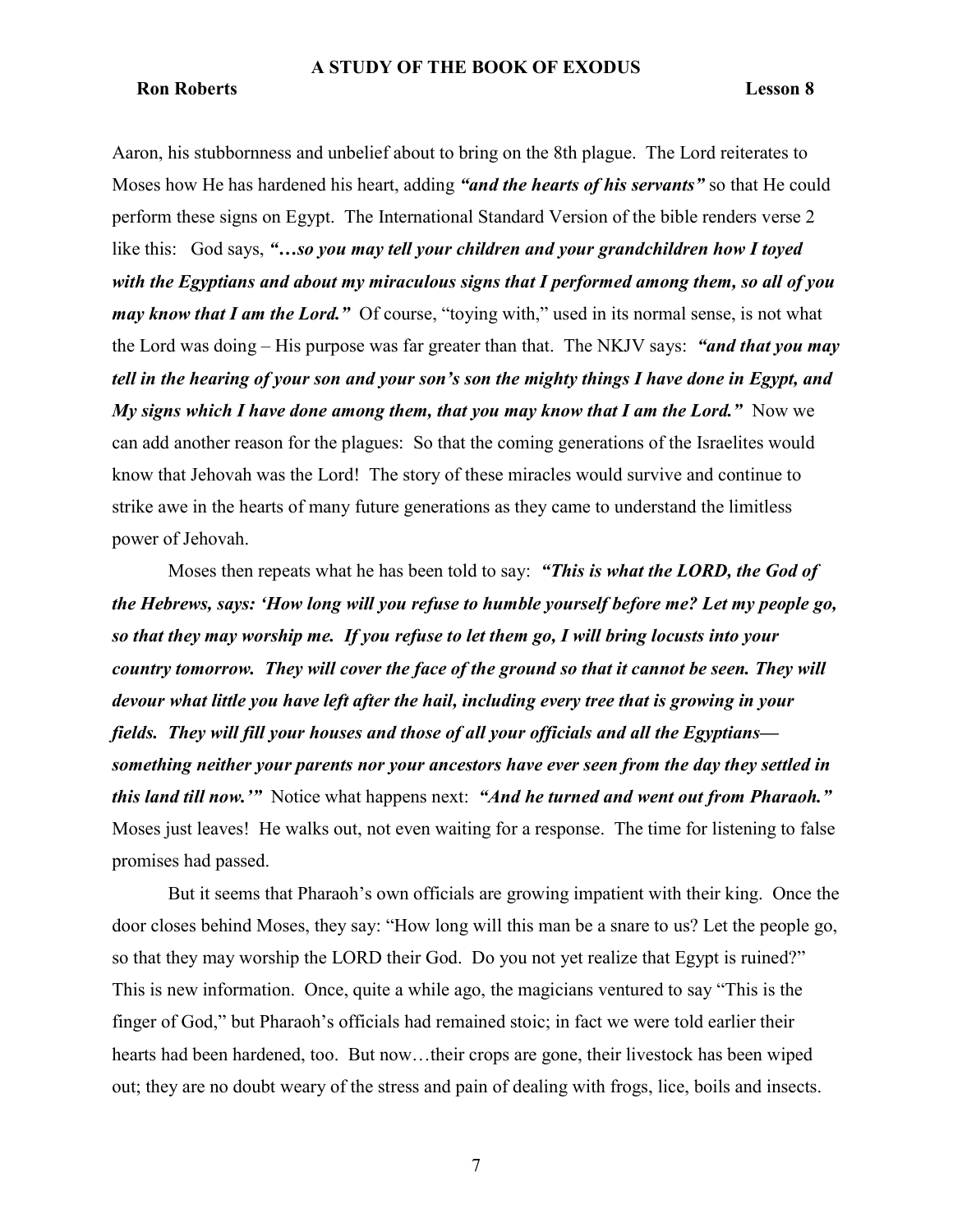### Ron Roberts Lesson 8

They know it's time, so why doesn't the Pharaoh? And by the way, notice that they make this plea before the plague even begins! They were no doubt large landholders, and knew that locusts would be devastating to their livelihood. They were not just fretting over a "what if it happens" scenario. I'm convinced they had come to believe in the power of God. They knew the locusts were coming.

In verse 8 we see that Moses and Aaron are brought back to Pharaoh. We don't know if Ahmose made this decision alone or was convinced by his advisors. Whatever the reason when they arrive, he says "Go, worship your God – but tell me exactly who will be going." Moses responds in verse 9: "We will go with our young and with our old, with our sons and with our daughters, with our flocks and with our herds will we go; for we must hold a feast unto the **LORD.**" In other words, "That's easy – We're ALL going, and we're taking our animals with us."

All along Ahmose has feared that if he lets them go for just 3 days, they'll never come back, and this confirms it. If he lets the entire family go, he knows he can't expect to ever see them again. So in anger he lashes out with "The Lord had better be with you when I let you and your little ones go! Beware, for evil is ahead of you. Not so! Go now, you who are men, and serve the Lord, for that is what you desired. And they were driven out from Pharaoh's presence."

Pharaoh could dismiss Moses, but he is powerless before Jehovah. The Lord then told Moses to "Stretch out your hand over Egypt so that locusts swarm over the land and devour everything growing in the fields, everything left by the hail." The wind blew all that day and all that night and by morning, locusts had invaded the whole country of Egypt. They ate every plant, every herb and every green tree. The land had already been badly hurt by the hail, but this finished it off. Never before or since has there been such a plague of locusts.

Verses 16-17 tell us of yet another temporary change of heart after-the-fact: "I have sinned against the Lord your God and against you. Now forgive my sin once more and pray to the Lord your God to take this deadly plague away from me." Moses prayed to the Lord, and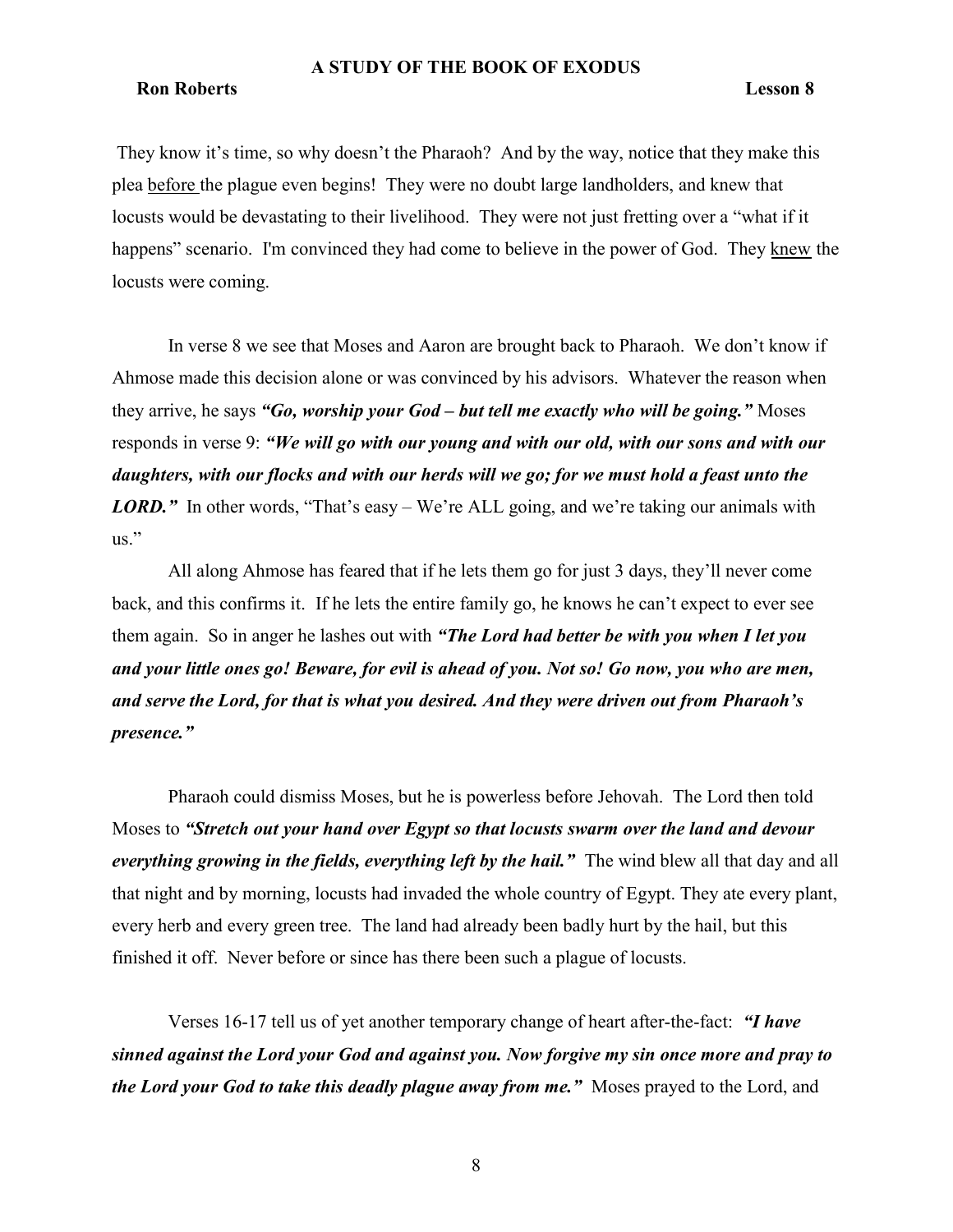### Ron Roberts Lesson 8

He changed the wind direction to the west, and the locusts were caught up and carried into the Nile River so that not a single one remained anywhere in Egypt. In regard to verse 20, which says, "The Lord hardened Pharaoh's heart..." commentator John Gill writes, "...for as yet God had not brought all His judgments on the Pharaoh as he designed to bring," Why are we going to witness two more plagues? Because God had carefully planned this scenario, fully aware of the Pharaoh's true heart from the beginning. What He desired to accomplish…hasn't been finished yet.

# THE PLAGUE OF DARKNESS – (Exodus 10:21 – 29)

Like the  $3<sup>rd</sup>$  and  $6<sup>th</sup>$  plagues, this  $9<sup>th</sup>$  plague comes on without warning, most likely following closely behind the locusts. Spence notes that some commentators want to match this plague of darkness with a well known natural phenomenon called "The Khamsin '' or "Wind of the Desert" which commonly visits Egypt about the time of the vernal equinox. It is said that this wind causes dense clouds of fine sand which block out the sun's light and produce a weird darkness similar to a bad fog. But the text tells us this darkness lasted 3 days, and it was so dense and black that "not one saw another, neither rose any from his place for three days." No one shuffled around in the dark? Why could they not light candles or torches? I think we know the answer: this is more than just a natural phenomenon. I believe there was no light – natural or artificial – in Egypt for those three days! And of course, it would be evident that "*all the* children of Israel had light in their dwellings."

Here's an interesting side-note: There is speculation that during the 239 years of captivity, some of the Egyptians moved into Goshen because we're told of the Israelites "borrowing gold and silver from their neighbors" before leaving Egypt. But, when it came to the plagues, I do believe "Goshen" referred only to the people of God.

I'm sure Moses wasn't surprised when the summons came to appear before Pharaoh yet again. "Go, worship the LORD." he says. "Even your women and children may go with you; only leave your flocks and herds behind." Still... he wants to bargain. Moses replies, "You must allow us to have sacrifices and burnt offerings to present to the LORD our God. Our